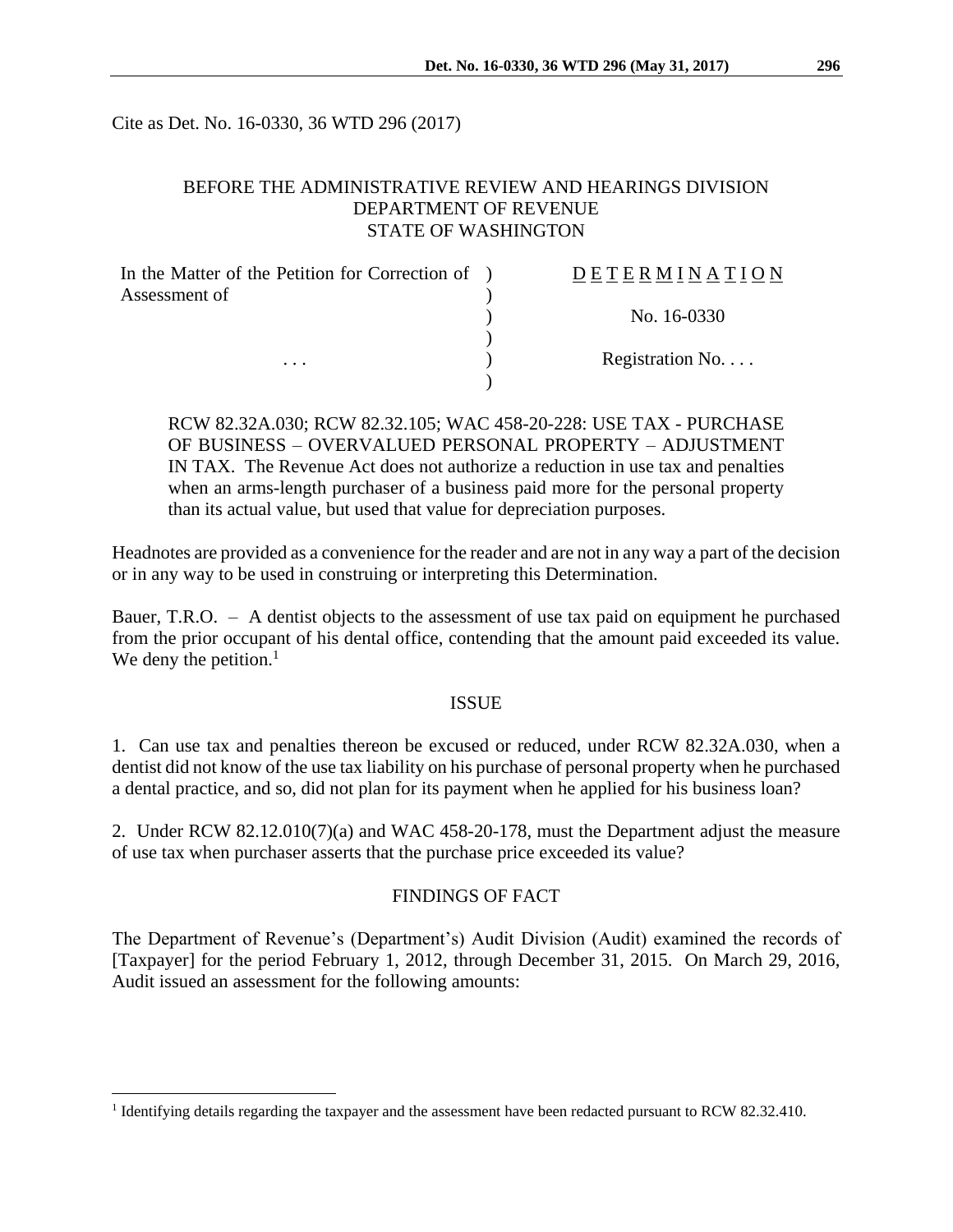| $S \ldots$              | Business and Occupation (B&O) Tax -- Service and Other Activities <sup>2</sup> |
|-------------------------|--------------------------------------------------------------------------------|
| $\cdots$                | Use Tax or Deferred Sales Tax                                                  |
| $\cdot$ $\cdot$ $\cdot$ | Total Tax                                                                      |
|                         | Interest <sup>3</sup>                                                          |
| $\cdot$ $\cdot$ $\cdot$ | 5% Assessment Penalty for Substantial Underpayment                             |
| $\mathbb{S}$            | Total Due                                                                      |
|                         |                                                                                |

Taxpayer did not pay the assessment, but instead has appealed the entire \$ . . . to this office.

Taxpayer, a dentist, purchased a small practice in February 2012 that consisted of three operatories, for \$ . . . , from another dentist. Of the purchase price, the Buy Sell Agreement allocated \$ . . . towards equipment to be used in the treatment of patients. The seller did not charge or collect retail sales tax on this purchase. Taxpayer was not aware that, in the absence of the payment of retail sales tax, use taxes would be due on this property. He states that, had he known, he would have taken additional loans to cover the taxes.

Taxpayer asserts that the office equipment was misrepresented at the time of its purchase. Of the 44 "major assets" on the equipment list, Taxpayer asserts that 21 were missing, and the dental chairs were 12 years old. Taxpayer does not address how such a discrepancy could have escaped notice at the time of the sale, since the majority of the practice's selling price was for the equipment.

. . . County valued Taxpayer's personal property at \$ . . . in its October 17, 2015, mailing. On December 14, 2015, Taxpayer petitioned the . . . County Board of Equalization (Board) to lower its valuation for 2015. In his petition to the Board, Taxpayer stated, "original equipment on list of assets at point of sale does not reflect what is actually in the office." Taxpayer provided the original list of major assets with some assets crossed off. It does not appear, however, that Taxpayer argued that it never acquired all of the property on the list. Taxpayer later submitted an appraisal dated March 21, 2016, to the Board valuing the personal property at \$ $\dots$ . <sup>4</sup> The appraiser (Appraiser) stated that it estimated the probable retail value of the equipment based on the manufacturer, model, age, and condition of the equipment, assuming an arms' length transaction, noting that there is no established market for used dental equipment. Taxpayer's 2016 personal property tax was based on a January 1, 2015, value of  $\text{\$} \ldots$ . Because the appraiser valued Taxpayer's personal property in 2015, it is not probative of its 2012 value.

Taxpayer used the \$ . . . equipment cost as a basis for depreciation on his 2012 Federal Tax Return.

## DISCUSSION

1. RCW 82.32A.030, which discusses taxpayers' responsibilities, provides:

To ensure consistent application of the revenue laws, taxpayers have certain responsibilities under chapter [82.32](http://app.leg.wa.gov/RCW/default.aspx?cite=82.32) RCW, including, but not limited to, the responsibility

 $\overline{a}$ <sup>2</sup> Taxpayer's petition does not address the B&O tax under the service and other activities classification.

<sup>&</sup>lt;sup>3</sup> Interest has continued to accrue since the issuance of the assessment.

<sup>&</sup>lt;sup>4</sup> It is not clear whether any equipment had been added or subtracted.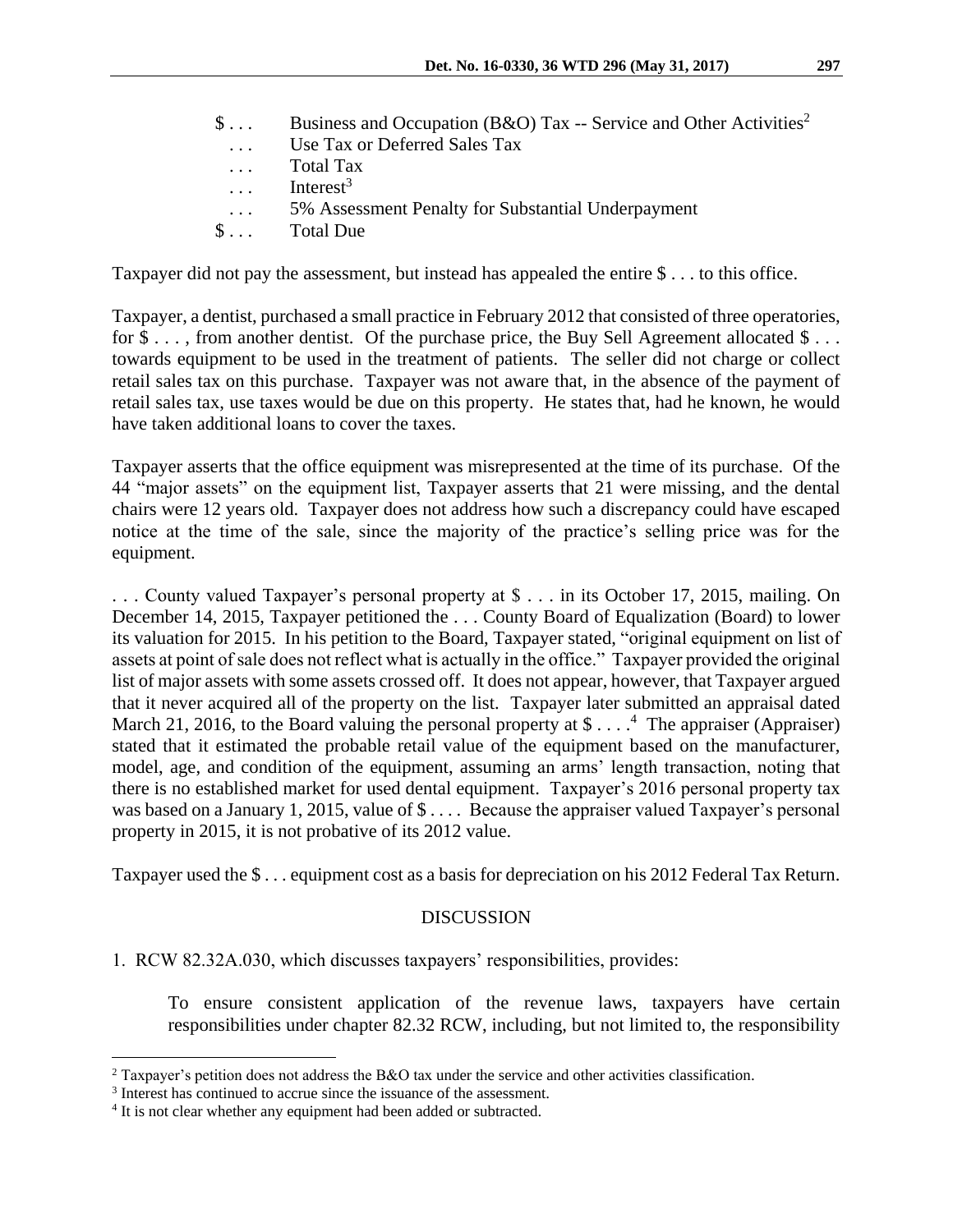to: . . . (2) Know their tax reporting obligations, and when they are uncertain about their obligations, seek instructions from the department of revenue; . . .

WAC 458-20-228(9)(a)(iii), which concerns the waiver of penalties, states:

The following are examples of circumstances that are generally not considered to be beyond the control of the taxpayer and will not qualify for a waiver or cancellation of penalty:

(A) Financial hardship;

(B) A misunderstanding or lack of knowledge of a tax liability;

Thus, RCW 82.32A.030(a) places upon taxpayers the responsibility to "[k]now their tax reporting obligations, and when they are uncertain about their obligations, to seek instructions from the department of revenue." The Department has a Taxpayer Information and Education Division and field offices throughout the state to answer any questions pertaining to tax liabilities. It would be inconsistent with this statutory scheme to waive taxes or penalties on taxes properly due when Taxpayer misunderstood the law and failed to seek instruction from the Department.<sup>5</sup> Det. No. 14-0165, 33 WTD 545 (2014); Det. No. 01-165R, 22 WTD 11 (2003).

Although Taxpayer may have been unaware of his use tax liability, RCW 82.32A.030 required Taxpayer to seek information as to any tax obligations from the Department. He did not do so, and we are, accordingly, unable to waive any of his use tax obligation or penalties thereon.

2. RCW 82.12.020(1) imposes the use tax "for the privilege of using within this state as a consumer any: (a) article of tangible personal property acquired by the user in any manner  $\dots$ . Generally, "the tax is levied . . . in an amount equal to the value of the article used . . . multiplied by the applicable rates in effect for the retail sales tax under RCW 82.08.020." RCW 82.12.020(4).

RCW 82.12.010(7)(a) defines the "value of the article used" as follows:

"Value of the article used" is the purchase price for the article of tangible personal property, the use of which is taxable under this chapter. . . . In case the article used is . . . sold under conditions wherein the purchase price does not represent the true value thereof, the value of the article used is determined as nearly as possible according to the retail selling price at place of use of similar products of like quality and character under such rules as the department may prescribe.

WAC 458-020-178(4) (Rule 178(4)) concerns the measure for use tax purposes. It states, in pertinent part:

**Measure of tax – Value of article used.** Use tax generally is levied and collected on an amount equal to the value of the article used by the taxpayer. RCW 82.12.010 defines this value to generally be the purchase price of the article. There are a number of specific situations where this value may be different than the amount of consideration paid or given by the buyer to the seller. See subsection (7) of this rule for exceptions.

 $\overline{a}$ 

<sup>&</sup>lt;sup>5</sup> See also WAC 458-20-228 for the waiver of penalties.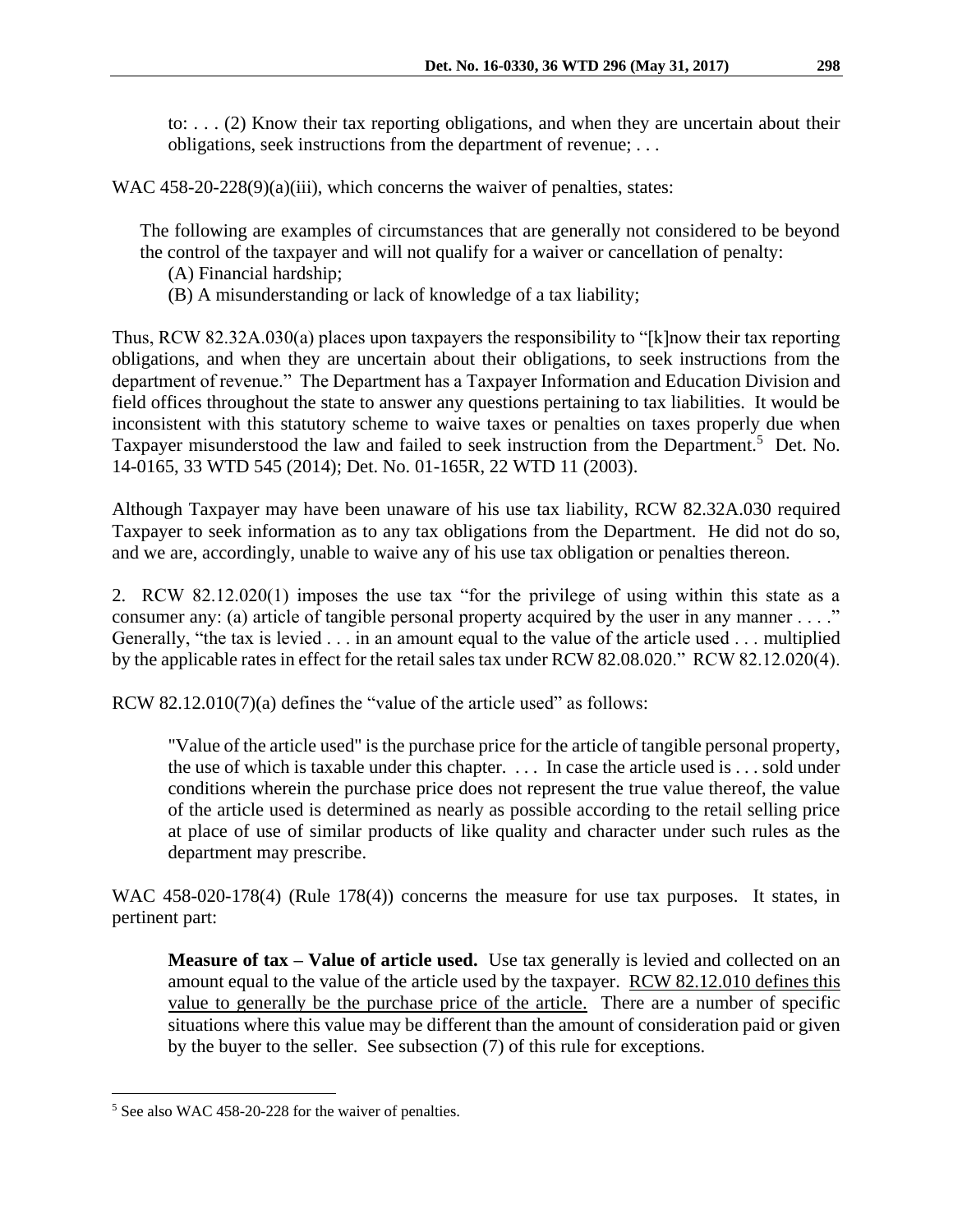(a) **When the value is the purchase price.** The term "purchase price" has the same meaning as "selling price." The selling price is the total amount of consideration, except trade-in property of like kind, including cash, credit, property, and services, for which tangible personal property is sold, leased, or rented, valued in money, whether received in money or otherwise. . . .

(b) **When the purchase price does not represent true value.** When an article is sold under conditions in which the purchase price does not represent the true value, the "value of the article used" is to be determined as nearly as possible according to the retail selling price at place of use of similar products of like quality and character. (See RCW [82.12.010.](http://app.leg.wa.gov/RCW/default.aspx?cite=82.12.010)) This is frequently referred to as the fair market value of the property. For additional information regarding the measure of tax for articles in these situations, refer to WAC [458-20-112,](http://apps.leg.wa.gov/wac/default.aspx?cite=458-20-112) Value of products. Refer to subsection  $(4)(i)(i)$  of this rule for determining use tax when there is no similar article of like quality and character.

A comparison/examination of arm's length sales transactions is required when determining the value of the article used on the basis of the retail selling price of similar products. An arm's length sale generally involves a transaction negotiated by unrelated parties, each acting in his or her own self-interest.

(i) In an arm's length sales transaction, the value placed on the property by the parties to the transaction may be persuasive evidence of the true value of the property. Where there is a conflict regarding the true value of tangible personal property between sales documents, entries in the accounting records and/or value reported for use tax purposes, the department often looks to the person's accounting records as an indication of the minimum value of capitalized property. Neither the department nor the taxpayer is necessarily bound by this value if it is established that the entry in the books of account does not fairly represent the true value of the article used.

The sale in question was an arm's length transaction between educated parties, and these parties agreed in the contract on the allocation of the purchase price to tangible personal property. And, the taxpayer used this agreed value in its account records for purposes of federal depreciation.

In Det. No. 13-0237R, 33 WTD 349 (2014), we held that the Department had the authority to rely on a taxpayer's books and records to adjust the taxable value of motor vehicles, even after the Department of Licensing had accepted lower reported vehicle values and collected use tax on those lower values. In that case, the value of the vehicles recorded in the taxpayer's books, records, and federal depreciation schedules was higher than the value reported to the Department of Licensing when the vehicles were licensed. In Det. No. 99-132, 19 WTD 255 (2000), we noted that personal property tax rolls may not be an appropriate evidence of fair market value for use tax. In both cases, the Department was not, for use tax purposes, bound by values placed on personal property for the application of other taxes.